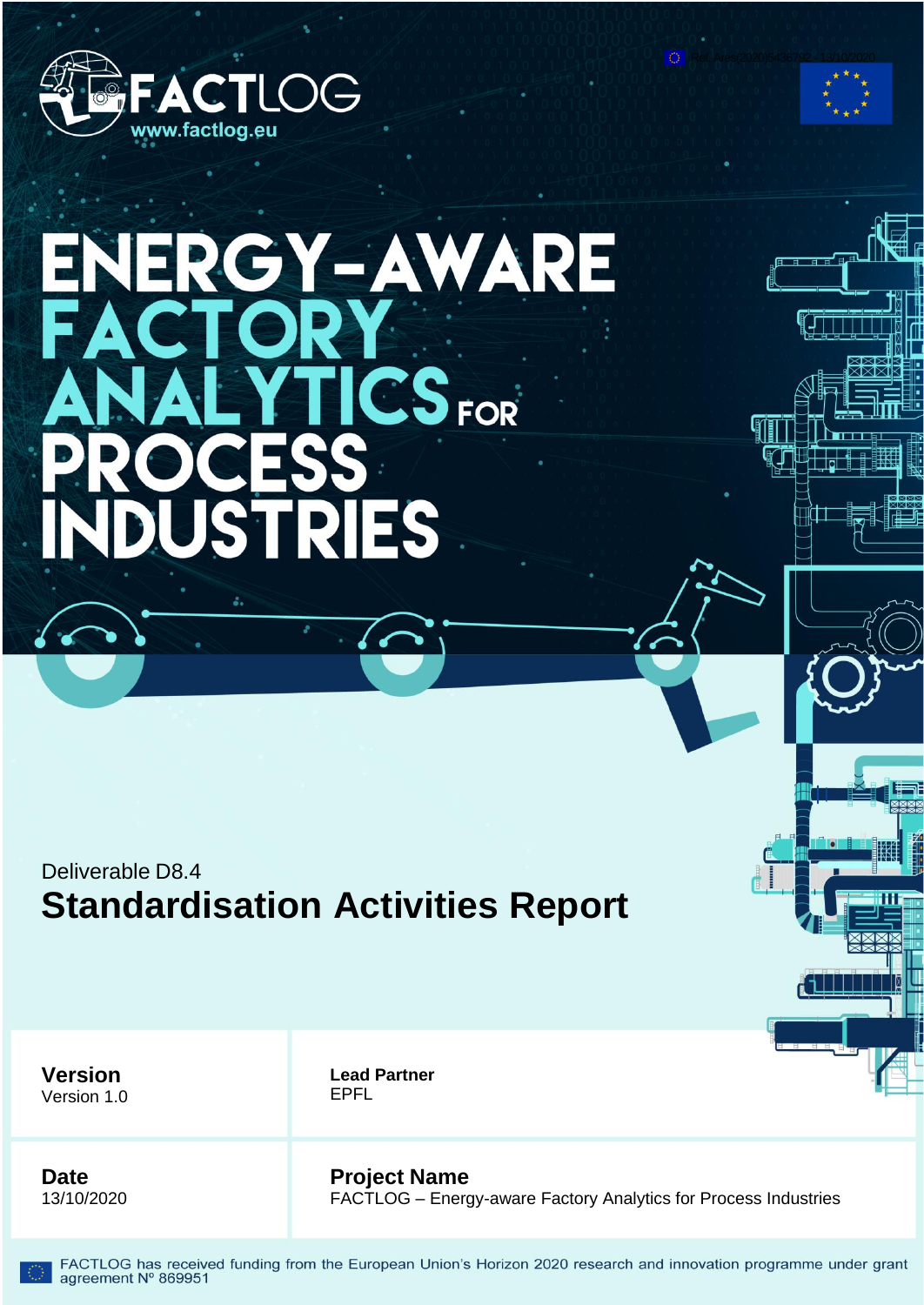| <b>Call Identifier</b><br>H2020-NMBP-SPIRE-2019 | <b>Topic</b><br>DT-SPIRE-06-2019 - Digital technologies for improved<br>performance in cognitive production plants |
|-------------------------------------------------|--------------------------------------------------------------------------------------------------------------------|
| <b>Project Reference</b>                        | <b>Start date</b>                                                                                                  |
| 869951                                          | November 1 <sup>st</sup> , 2019                                                                                    |
| <b>Type of Action</b>                           | <b>Duration</b>                                                                                                    |
| IA - Innovation Action                          | 42 Months                                                                                                          |
| <b>Dissemination Level</b>                      |                                                                                                                    |

|  | IX <b>PU</b> Public                                                         |
|--|-----------------------------------------------------------------------------|
|  | CO Confidential, restricted under conditions set out in the Grant Agreement |
|  | Classified, information as referred in the Commission Decision 2001/844/EC  |

## **Disclaimer**

This document reflects the opinion of the authors only.

While the information contained herein is believed to be accurate, neither the FACTLOG consortium as a whole, nor any of its members, their officers, employees or agents make no warranty that this material is capable of use, or that use of the information is free from risk and accept no liability for loss or damage suffered by any person in respect of any inaccuracy or omission.

This document contains information, which is the copyright of FACTLOG consortium, and may not be copied, reproduced, stored in a retrieval system or transmitted, in any form or by any means, in whole or in part, without written permission. The commercial use of any information contained in this document may require a license from the proprietor of that information. The document must be referenced if used in a publication.

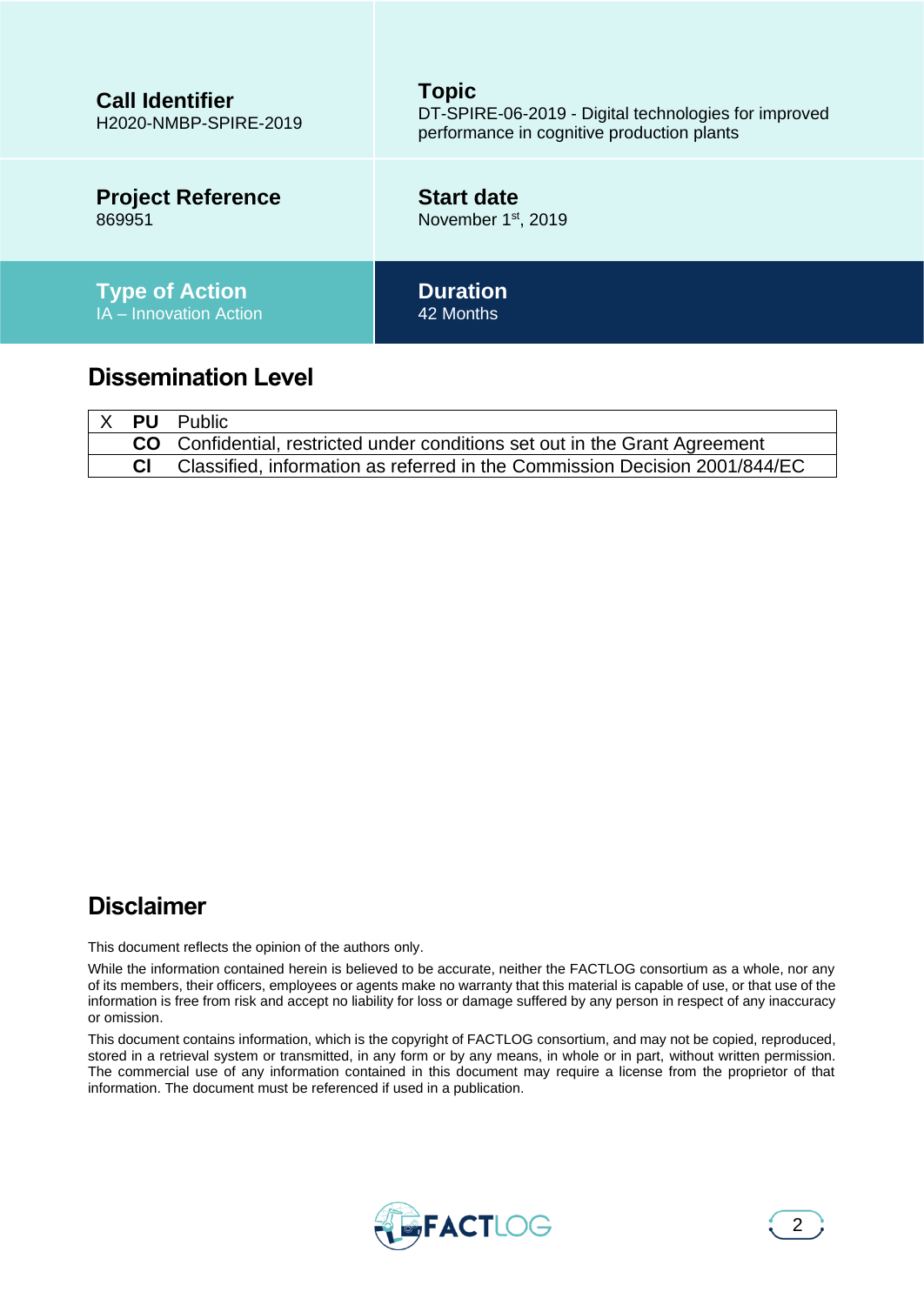# <span id="page-2-0"></span>**Revision History**

| <b>Revision</b> | <b>Date</b> | <b>Description</b>                 | <b>Organisation</b> |
|-----------------|-------------|------------------------------------|---------------------|
| 0.1             | 22/09/2020  | First draft of this documents.     | EPFL                |
| 0.2             | 12/10/2020  | Final draft sent for peer-review   | <b>EPFL</b>         |
| 0.3             | 12/10/2020  | Internal review                    | MAG                 |
| 1.0             | 13/10/2020  | Final version ready for submission | FPFI                |

# **Contributors**

| <b>Organisation</b> | <b>Author</b>            | E-Mail                    |
|---------------------|--------------------------|---------------------------|
| EPFL                | Jinzhi Lu                | jinzhi.lu@epfl.ch         |
| FPFI                | <b>Kiritsis Dimitris</b> | dimitris.kiritsis@epfl.ch |

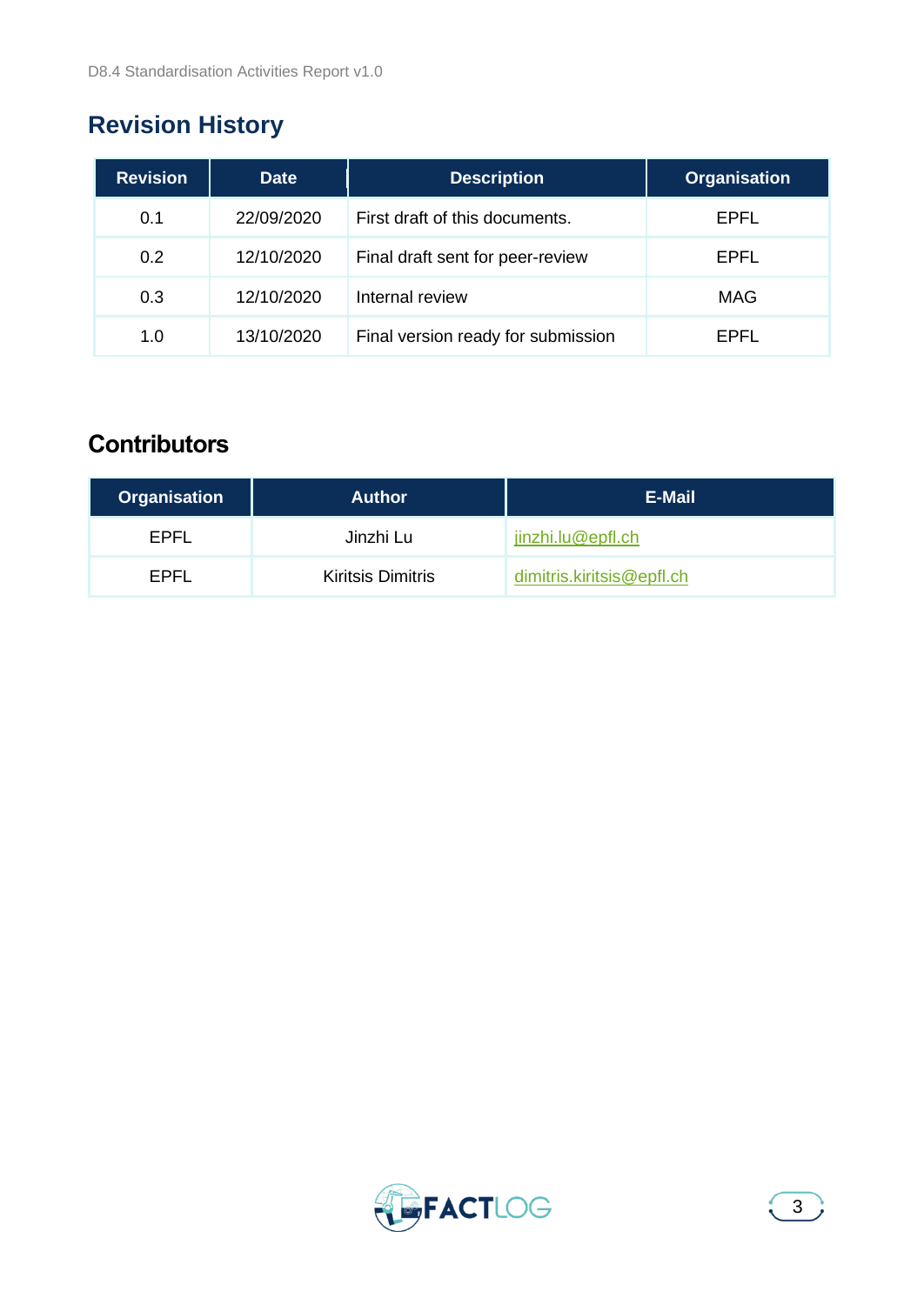# **Table of Contents**

| $\mathbf 1$  |       |  |  |
|--------------|-------|--|--|
|              | 1.1   |  |  |
|              | 1.2   |  |  |
| $\mathbf{2}$ |       |  |  |
| 3            |       |  |  |
|              | 3.1   |  |  |
|              | 3.2   |  |  |
|              | 3.2.1 |  |  |
|              | 3.2.2 |  |  |
|              | 3.2.3 |  |  |
|              | 3.2.4 |  |  |
| 4            |       |  |  |
| 5            |       |  |  |
|              |       |  |  |

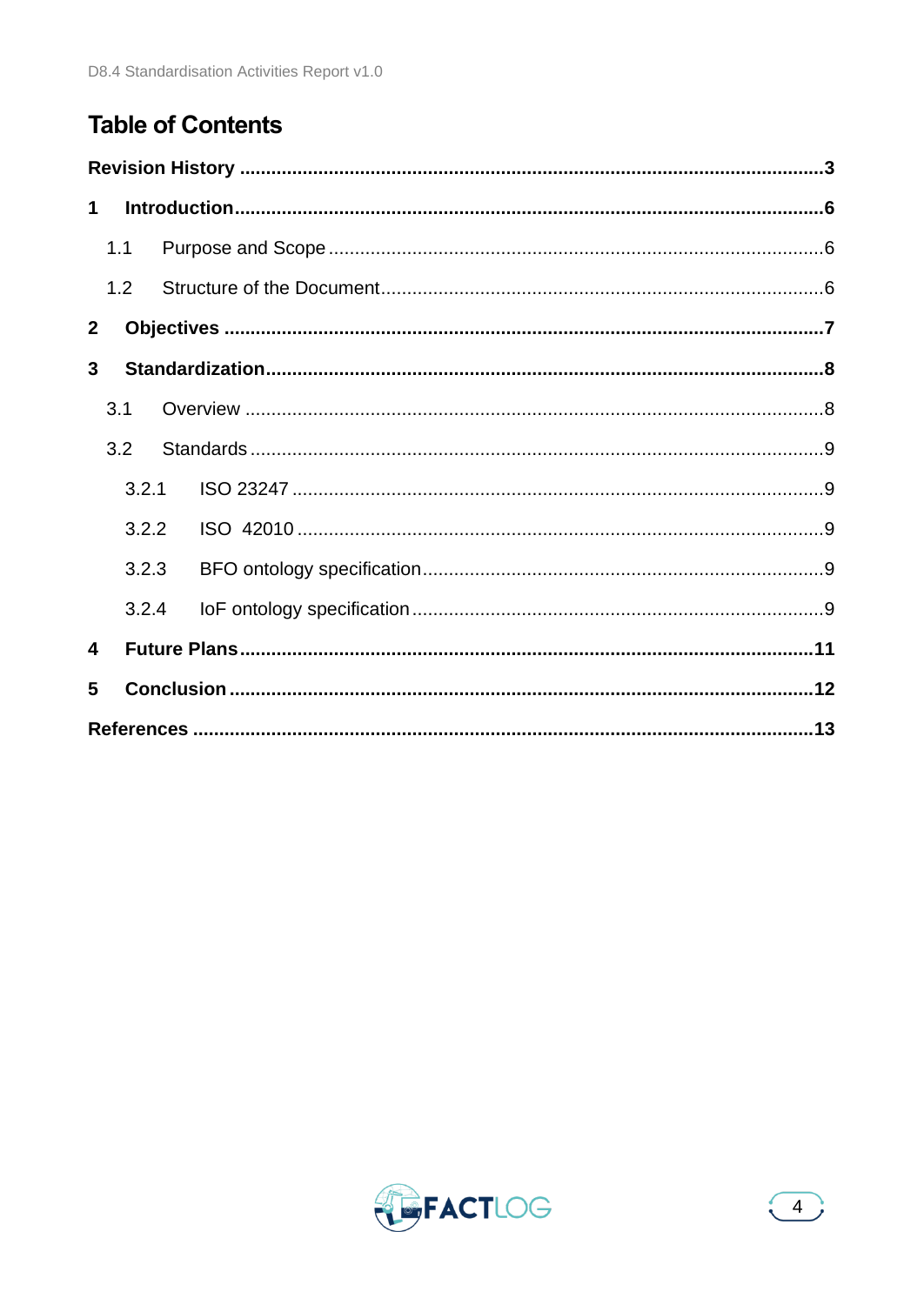# **List of Figures**

## **List of Tables**

|--|--|

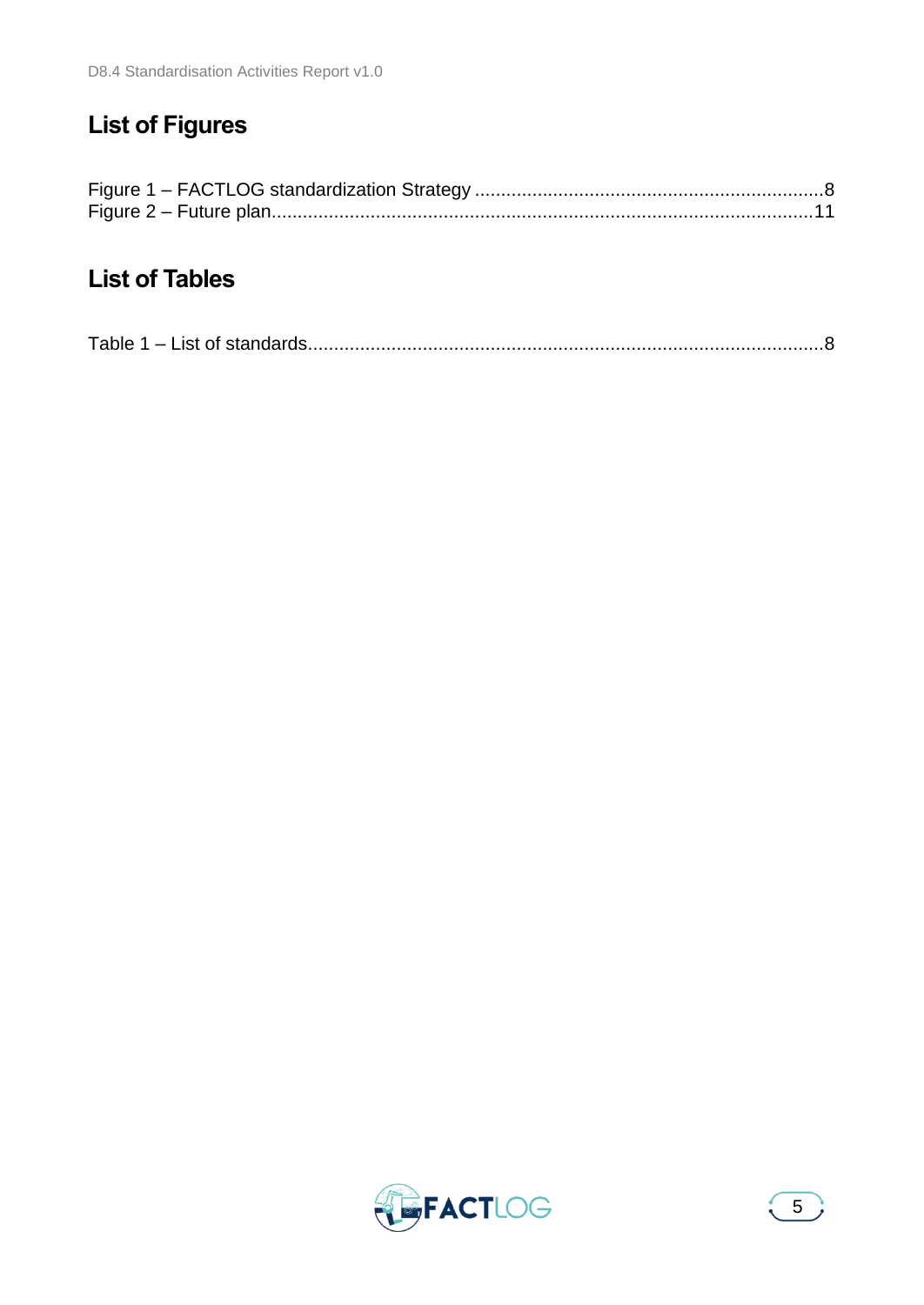## <span id="page-5-0"></span>**1 Introduction**

### <span id="page-5-1"></span>**1.1 Purpose and Scope**

This document describes the outcomes of Task 8.2 which is a pre-requisite for a broad adoption of the resulting FACTLOG system and its main objective is to push forward standardization activities with regard to project contents, where this is considered as beneficial for further application of the implemented solutions in the respective industries. In this way, this document will ensure that the project's decisions are aligned to current developments, in relative standardization bodies and will pave the way for the wider adoption of its achievements and maximization of its impact.

As several aspects of the technological innovations created by FACTLOG imply strong connection to standards and standardization, this document will be used for FACTLOG carefully to monitor developments in standardization and compare its use cases and requirements with the goals pursued in relevant standardization bodies, e.g. It will help FACTLOG to make standardization bodies aware of its requirements and will actively contribute with its project results to standardization.

#### <span id="page-5-2"></span>**1.2 Structure of the Document**

This document first introduces the objective of this document. Then standardization strategy is demonstrated with the related standards. Contributors are demonstrated with future plan. Finally, the conclusion is offered.

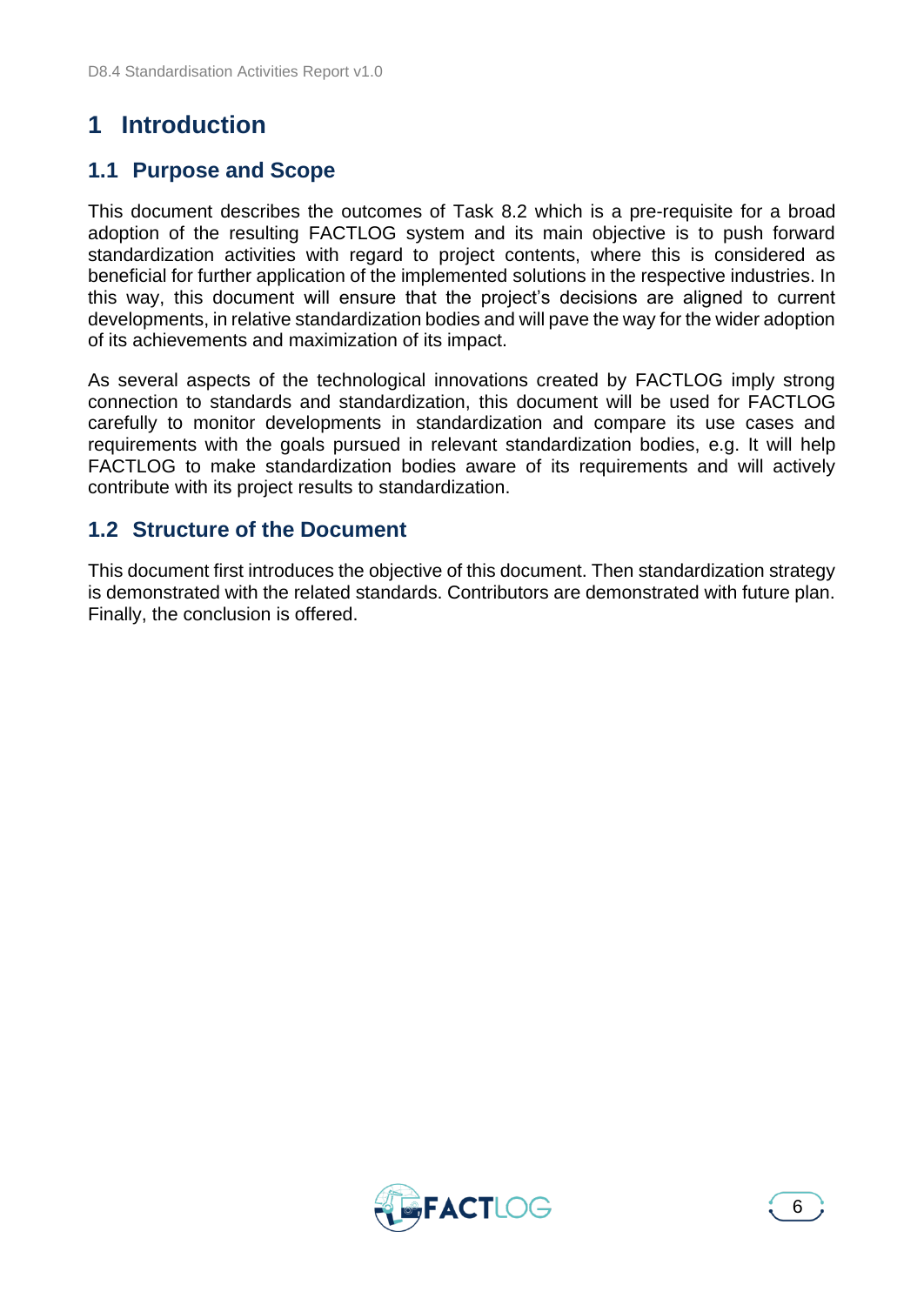## <span id="page-6-0"></span>**2 Objectives**

The objectives of this document include:

- Develop a standardization strategy for FACTLOG project. This strategy will be adopted across the entire FACTLOG project to identify the stakeholders and interests-of-system about the FACTLOG and pilots. Moreover, it supports to construct the FACTLOG Framework and to define FACTLOG terminologies. Furthermore, it aims to guide the FACTLOG development using a unified standardization.
- Formalize the FACTLOG Framework using ISO 42010 and ISO 23247. In ISO 42010, FACTLOG is considered as one system whose architecture is defined. Views and viewpoints are used to conform the stakeholders' concerns in the FACTLOG's pilots. In ISO 23247, digital twins in FACTLOG are defined in order to make the digital twins in all the FACTLOG pilots under a unified framework.
- Formalize the knowledge graph modeling using IoF and BFO. Based on these two specifications, FACTLOG ontology for each pilot is defined. Based on the FACTLOG ontology, knowledge graph models are built.

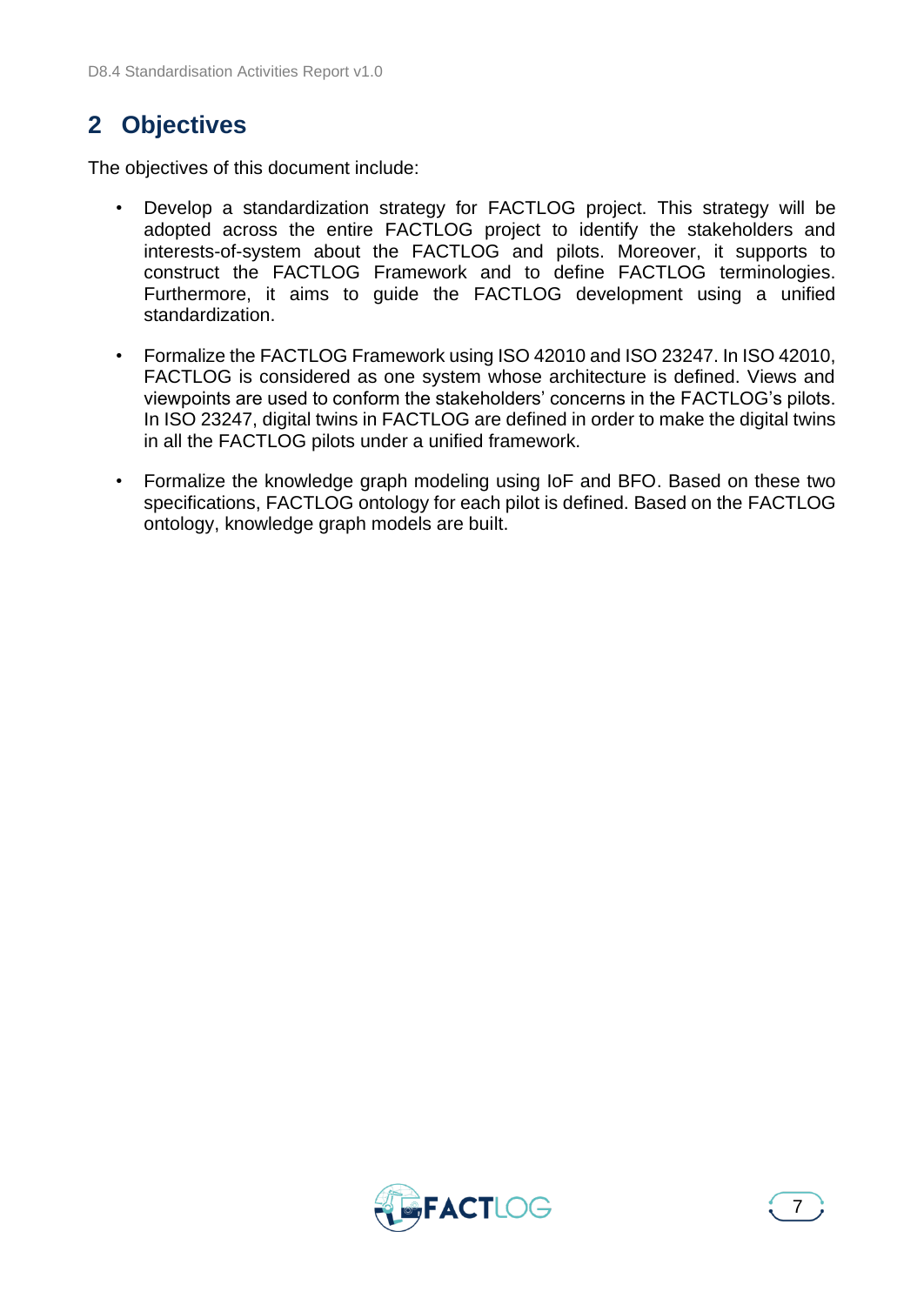## <span id="page-7-0"></span>**3 Standardization**

As shown in [Figure 1,](#page-7-2) the FACTLOG standardization strategy is demonstrated. ISO 42010 and ISO 23247 are used to design the FACTLOG Framework as the basic references of the standardization. Moreover, Basic formal ontology (BFO) and Industrial Ontologies Foundry (IoF) are used to develop ontology definition in FACTLOG and implement knowledge graph modeling.



**Figure 1 – FACTLOG standardization Strategy**

## <span id="page-7-2"></span><span id="page-7-1"></span>**3.1 Overview**

#### **Table 1 – List of standards**

<span id="page-7-3"></span>

| <b>Standards</b> | <b>Description</b>                                                                                                                                        | <b>Purpose</b>                                                                                                                               |  |  |
|------------------|-----------------------------------------------------------------------------------------------------------------------------------------------------------|----------------------------------------------------------------------------------------------------------------------------------------------|--|--|
| ISO 42010        | Systems and software engineering $-$<br>Architecture description is an<br>international standard for architecture<br>descriptions of systems and software | Support FACTLOG architecture<br>development                                                                                                  |  |  |
| ISO 23247        | Automation systems and integration — Support FACTLOG terminology<br>framework for<br>Digital<br>Twin<br>manufacturing                                     | definition including DT.<br>FACTLOG Digital<br>Twin<br>architecture (as part of the<br>overall system architecture)<br>follows the standard. |  |  |
| <b>BFO</b>       | The Basic Formal Ontology (BFO) is a<br>small, upper level ontology that is<br>designed for use in supporting<br>information retrieval, analysis and      | KG<br>Support FACTLOG<br>development                                                                                                         |  |  |

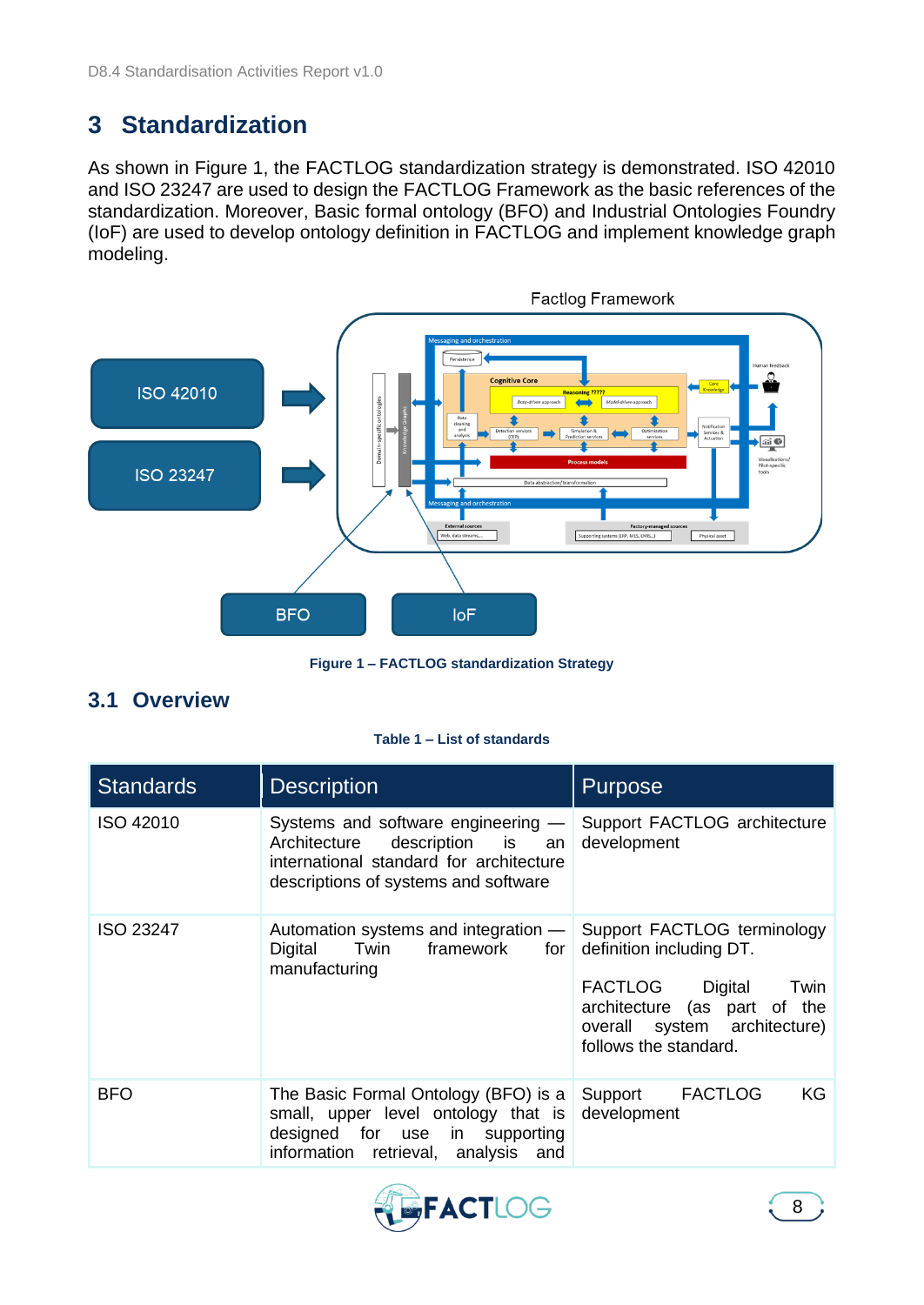|            | domains                   | integration in scientific and other |                                        |    |
|------------|---------------------------|-------------------------------------|----------------------------------------|----|
| <b>IoF</b> | (IOF) ontology definition | Industrial Ontologies               | Foundry Support FACTLOG<br>development | KG |

## <span id="page-8-0"></span>**3.2 Standards**

#### <span id="page-8-1"></span>**3.2.1 ISO 23247**

ISO 23247 is an ISO standard named Automation systems and integration — Digital Twin framework for manufacturing. It defines a framework to support the creation of Digital Twins of observable manufacturing elements including personnel, equipment, materials, manufacturing processes, facilities, environment, products, and supporting documents.

In FACTLOG, this standard is used to support digital twin definition. Also, this standard is used to define the main components and functions of the Digital Twin implementation defined in Deliverable D1.3 (system specifications and architecture).

#### <span id="page-8-2"></span>**3.2.2 ISO 42010**

ISO 42010 is an ISO standard named Systems and software engineering — Architecture description. ISO/IEC/IEEE 42010:2011 defines requirements on the description of system, software and enterprise architectures. It aims to standardize the practice of architecture description by defining standard terms, presenting a conceptual foundation for expressing, communicating and reviewing architectures and specifying requirements that apply to architecture descriptions, architecture frameworks and architecture description languages.

In FACTLOG, this standard is used to support architecture description of FACTLOG.

#### <span id="page-8-3"></span>**3.2.3 BFO ontology specification**

Basic Formal Ontology (BFO) is an upper-level (formal, domain neutral) ontology to support the creation of lower-level domain ontologies. Basic Formal Ontology is currently being used by over 100 ontology-based research projects in biomedical informatics and increasingly in other fields. The course will provide an introduction to the content and use of BFO in ontology development. Attendees will acquire knowledge of the ontology and of its use as top-level ontology in multiple ontology development projects in a variety of fields. They will learn about the most recent developments in the ontology and acquire basic knowledge of the draft version 2.0.

In FACTLOG, this standardized ontology is used as the basic reference to define FACTLOG ontology.

#### <span id="page-8-4"></span>**3.2.4 IoF ontology specification**

Standardization activities will be driven through involvement with Industry Ontology Foundry (IOF) group and regular participation with their workshops. IOF is an international foundry aiming at:

> • providing principles and best practices by which quality ontologies can be developed that will support interoperability for industrial domains

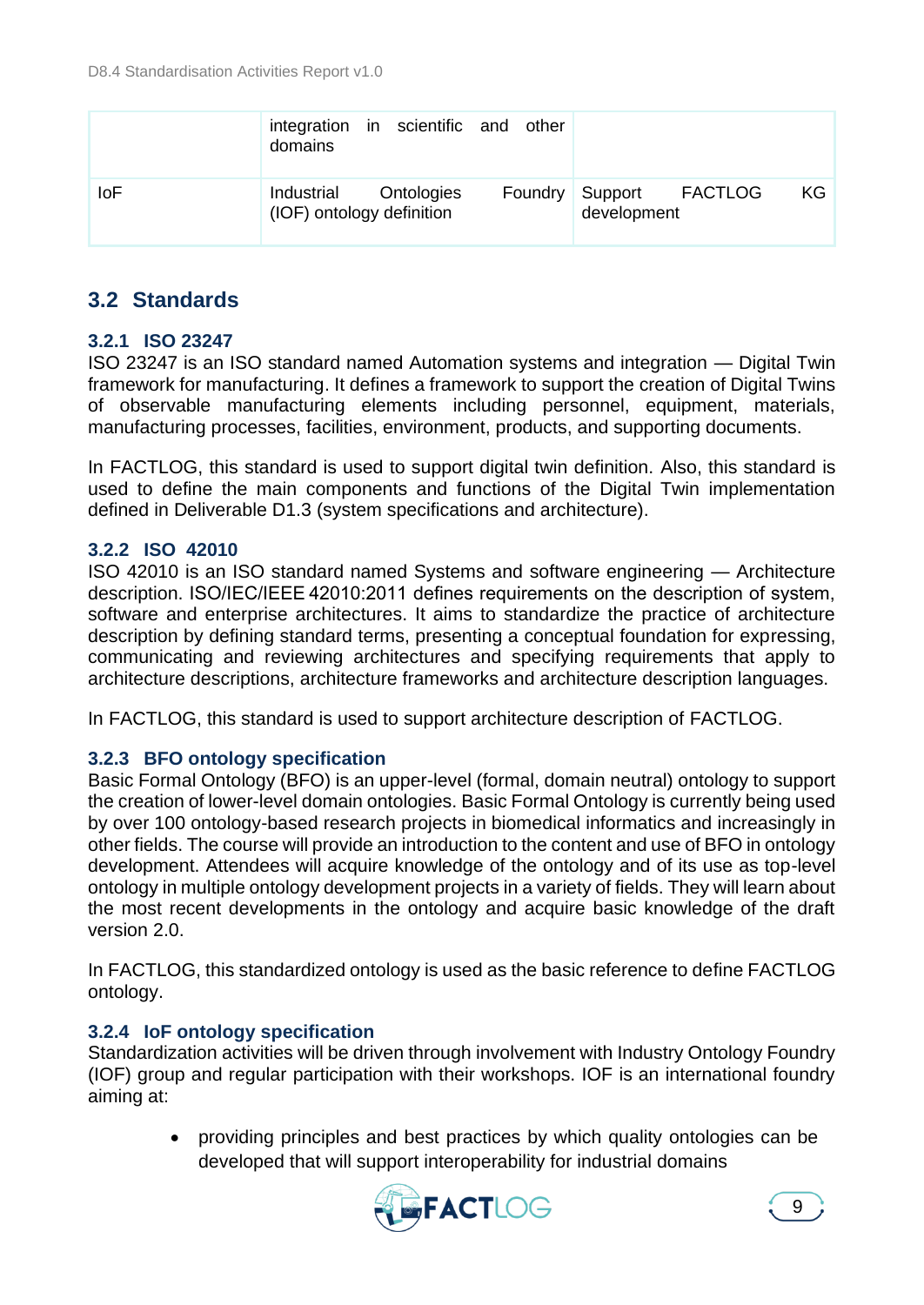- creating a suite of open and principles-based ontologies from which other sub-domain or application ontologies can be derived in a modular fashion, remaining 'generic' (i.e., non-proprietary, non-implementation specific)
- instituting a governance mechanism to maintain and promulgate the goals and principles
- providing an organizational framework and governance processes that ensure conformance to principles and best practices for development, sharing, maintenance, evolution, and documentation of IOF ontologies.

The intent of these reference ontologies is to allow extensions to be progressive to more specific or constrained sub-domains. For this reason, it has set up several domain subgroups and one of them is the maintenance IOF working group. By an iteration process, FACTLOG will provide testbeds to build a reference semantic model in the maintenance domain, and maintenance IOF subgroup will provide methodologies and principles for implementation of a standard semantic model.

In FACTLOG, this standardized ontology is used as the basic reference to define FACTLOG ontology.

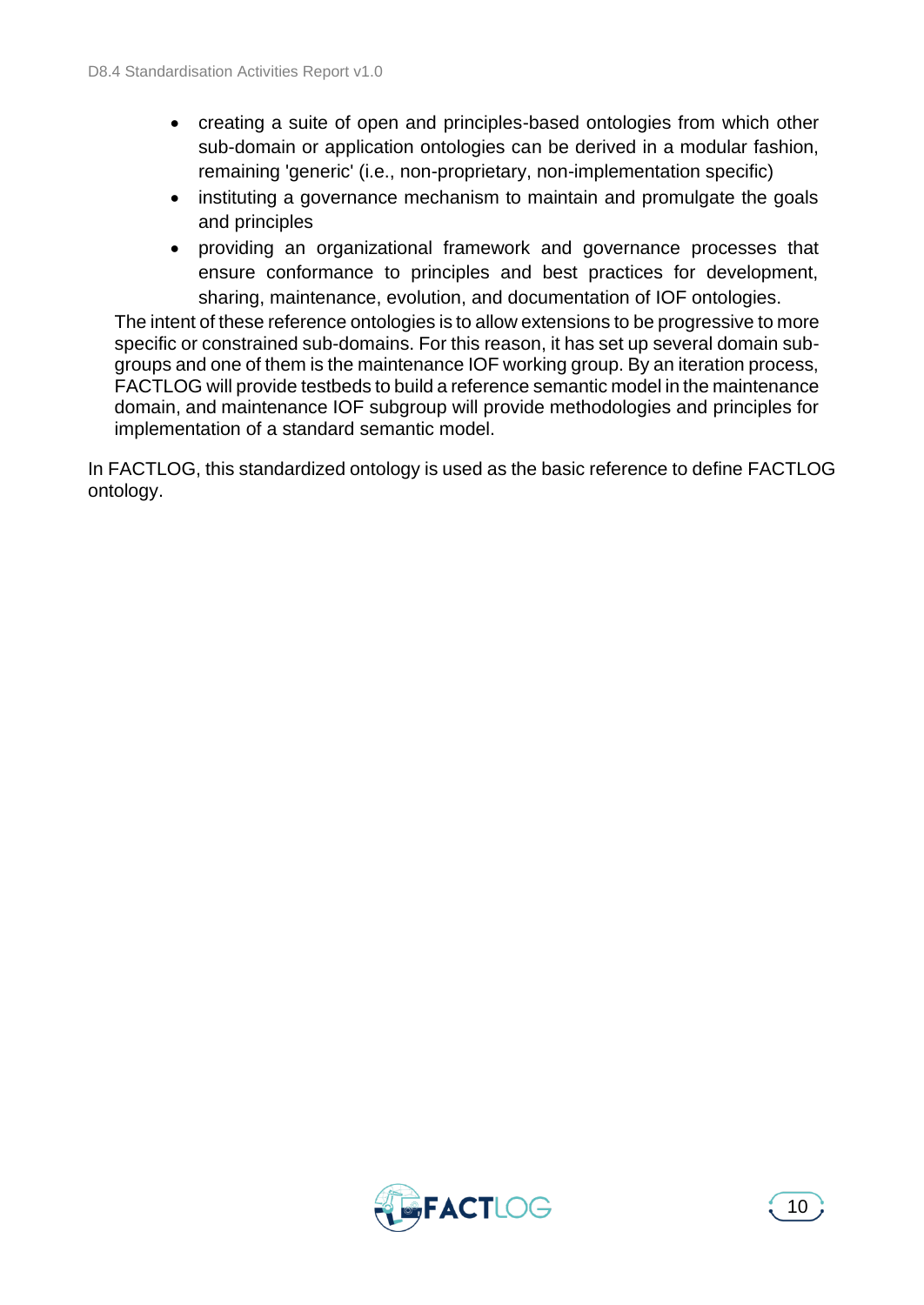# <span id="page-10-0"></span>**4 Future Plans**



#### **Figure 2 – Future plan**

<span id="page-10-1"></span>The deliverables include three versions:

- D8.4: Standardisation Activities Report V1 [12] (EPFL)
- This deliverable will report on the standardisation activities during the first year of the project.
- D8.7: Standardisation Activities Report V2 [24] (EPFL with other contributors)
- This deliverable will report on the standardisation activities during the second year of the project.
- D8.11: Standardisation Activities Report V3 [42] (EPFL with other contributors)

This deliverable will report on the standardisation activities during the last period of the project.

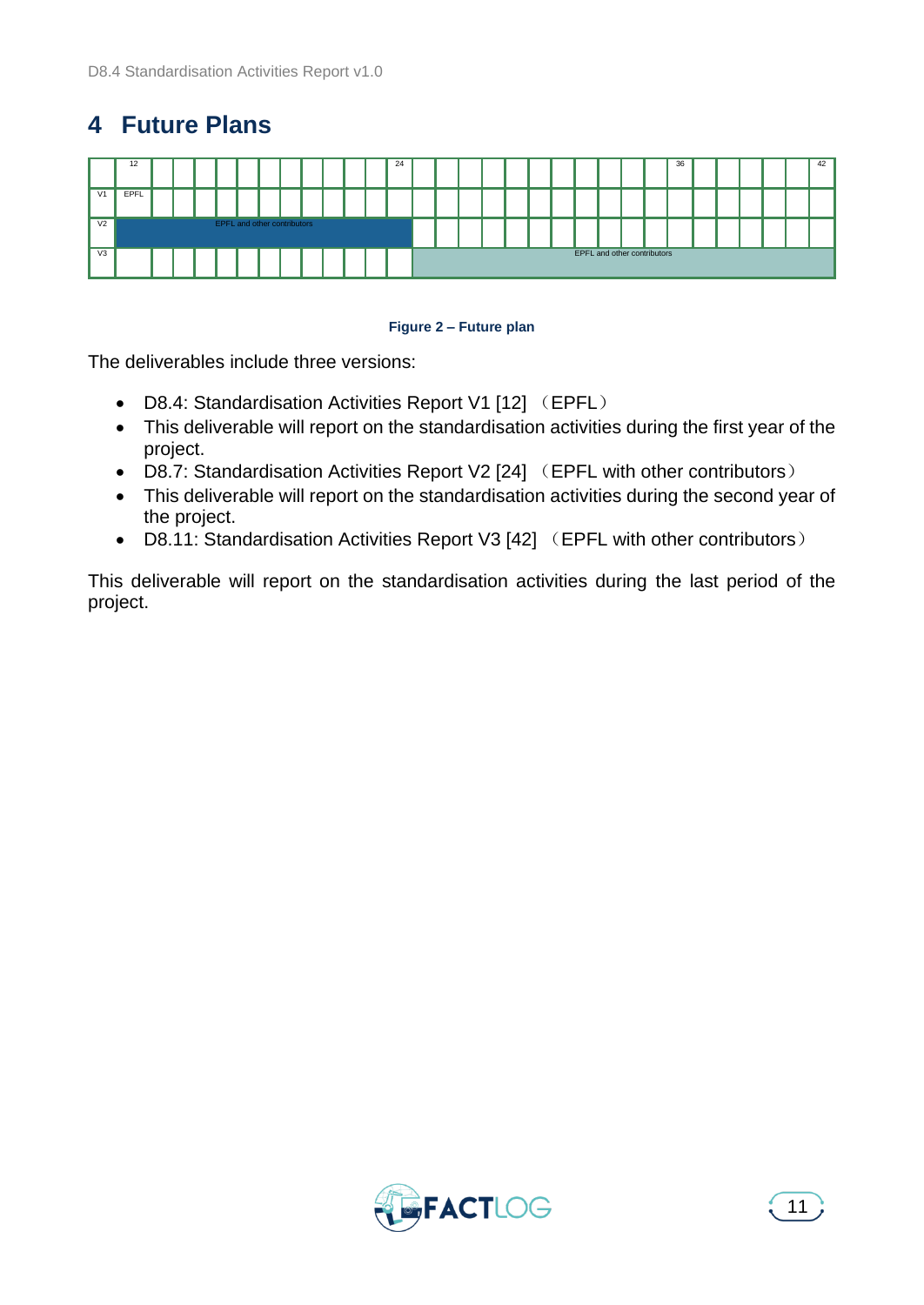# <span id="page-11-0"></span>**5 Conclusion**

This report demonstrates the standardization strategy of the FACTLOG project. Moreover, several standards are introduced in the standardization strategy including ISO 42010 and ISO 23247 for constructing FACTLOG framework and IoF and BFO for ontology definition and knowledge graph modelling. Finally, the plan for finishing these deliverables is illustrated.